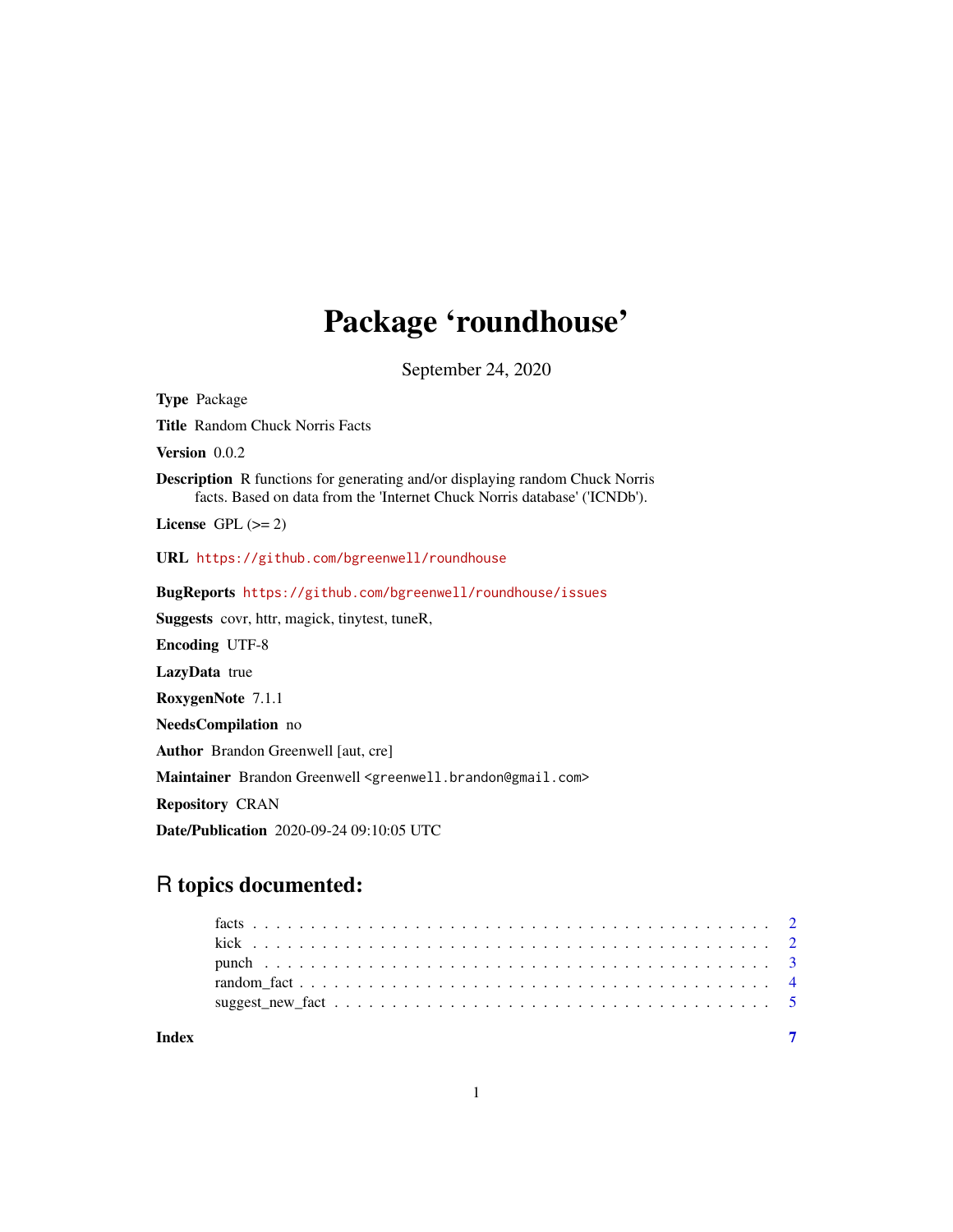<span id="page-1-0"></span>

#### Description

A data frame of various Chuck Norris facts. Warning, some facts contain explicit language!

#### Usage

data(facts, package = "roundhouse")

#### Format

A data frame with 574 rows and 1 column.

#### Source

http://www.icndb.com/

#### Examples

head(roundhouse::facts)

# Or use data(facts, package = "roundhouse") head(facts)

kick *Roundhouse kick*

#### Description

Generate a roundhouse kick from Chuck Norris...with a random fact (or user- supplied text).

#### Usage

```
kick(
  text = NULL,
  type = 1,
  width = 35,
  size = 20,
  color = "white",
  fps = NULL,loop = 0,...
\mathcal{E}
```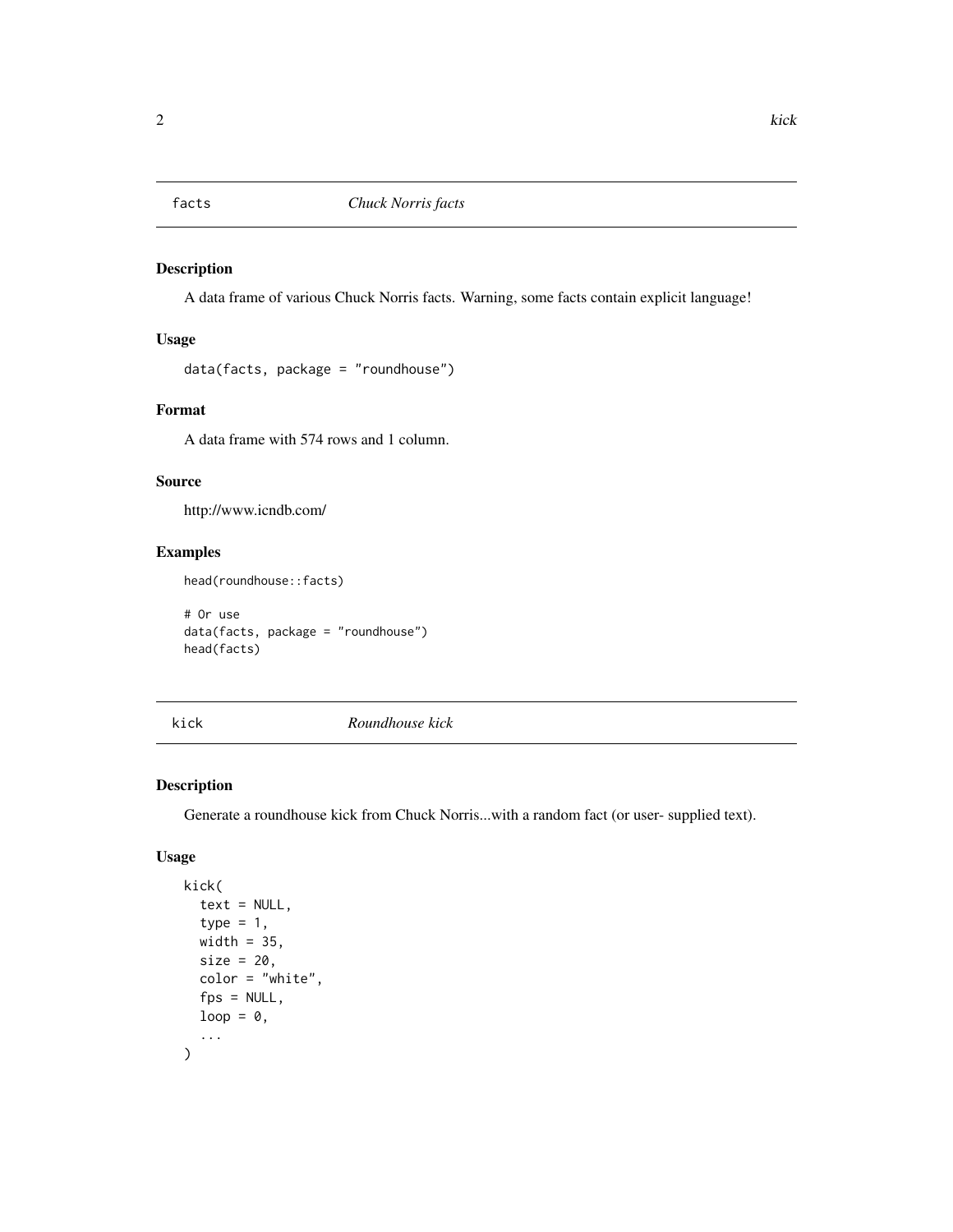#### <span id="page-2-0"></span>punch 3 and 3 and 3 and 3 and 3 and 3 and 3 and 3 and 3 and 3 and 3 and 3 and 3 and 3 and 3 and 3 and 3 and 3 and 3 and 3 and 3 and 3 and 3 and 3 and 3 and 3 and 3 and 3 and 3 and 3 and 3 and 3 and 3 and 3 and 3 and 3 and

#### Arguments

| text  | Character string specifying the text to display with the roundhouse (preferably,<br>a Chuck Norris fact). If NULL, a fact is selected at random from the ICNDb.                                                      |
|-------|----------------------------------------------------------------------------------------------------------------------------------------------------------------------------------------------------------------------|
| type  | Integer specifying which roundhouse kick to generate. Current options are 1<br>(standard roundhouse kick) or 2 (roundhouse kick bad guy through bar window).<br>Default is 1.                                        |
| width | Integer specifying the number of characters per line. Default is 35                                                                                                                                                  |
| size  | Integer specifying the font size in pixels. Default is 10.                                                                                                                                                           |
| color | Character string specifying the color of the text.                                                                                                                                                                   |
| fps   | Integer specifying the frames per second of the roundhouse kick. (Must be a<br>factor of $100$ .)                                                                                                                    |
| loop  | Integer specifying the number of times the roundhouse kick should be repeated.<br>Though a single roundhouse kick is always sufficient, the default is 0 which<br>results in an infinite number of roundhouse kicks. |
| .     | Additional optional arguments to be passed onto image_annotate.                                                                                                                                                      |

#### Examples

```
## Not run:
# Random fact
kick(width = 40, size = 15)# User-supplied text
kick("Chuck Norris can't test for equality because he has no equal.",
     type = 2, width = 40, size = 25, fps = 5)
```
## End(Not run)

punch *Roundhouse punch*

#### Description

Generate a roundhouse punch from Chuck Norris...with a random fact (or user- supplied text).

#### Usage

```
punch(
  text = NULL,width = 35,
 size = 20,color = "white",fps = NULL,
  loop = 0,sound = FALSE,
```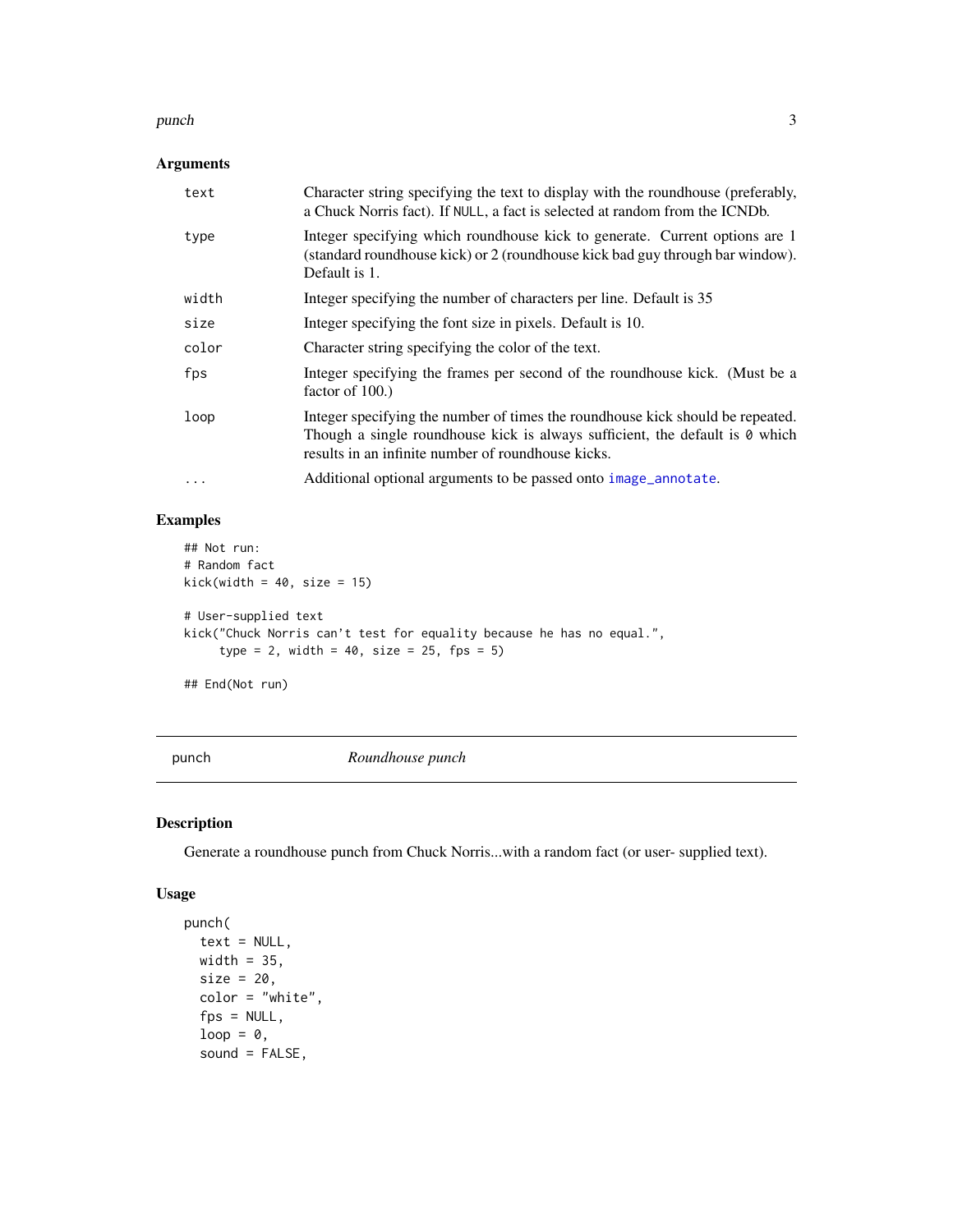```
sound_repeat = 1,
  sound_delay = 0,
  ...
\mathcal{L}
```
#### Arguments

| text         | Character string specifying the text to display with the roundhouse (preferably,<br>a Chuck Norris fact). If NULL, a fact is selected at random from the ICNDb.                                                            |
|--------------|----------------------------------------------------------------------------------------------------------------------------------------------------------------------------------------------------------------------------|
| width        | Integer specifying the number of characters per line. Default is 35                                                                                                                                                        |
| size         | Integer specifying the font size in pixels. Default is 10.                                                                                                                                                                 |
| color        | Character string specifying the color of the text.                                                                                                                                                                         |
| fps          | Integer specifying the frames per second of the roundhouse punch. (Must be a<br>factor of 100.)                                                                                                                            |
| loop         | Integer specifying the number of times the roundhouse punch should be re-<br>peated. Though a single roundhouse punch is always sufficient, the default is<br>0 which results in an infinite number of roundhouse punches. |
| sound        | Logical indicating whether or not "Chuck Norris" should be shouted when gen-<br>erating random facts. Default is FALSE.                                                                                                    |
| sound_repeat | Integer specifying the number of times the sound should be repeated. Default is<br>1. (Only matters if sound $=$ TRUE.)                                                                                                    |
| sound_delay  | Integer specifying the delay (in seconds) to wait before shouting "Chuck Norris".<br>Default is $0.$ (Only matters if sound = TRUE.)                                                                                       |
| $\cdots$     | Additional optional arguments to be passed onto image_annotate.                                                                                                                                                            |

#### Examples

```
## Not run:
# Random fact
punch(width = 40, size = 15)# User-supplied text
punch("Chuck Norris can't test for equality because he has no equal.",
     type = 2, width = 40, size = 25, fps = 5)## End(Not run)
```
random\_fact *Random Chuck Norris facts*

#### Description

Query the internet Chuck Norris database (ICNDb) for a random Chuck Norris fact.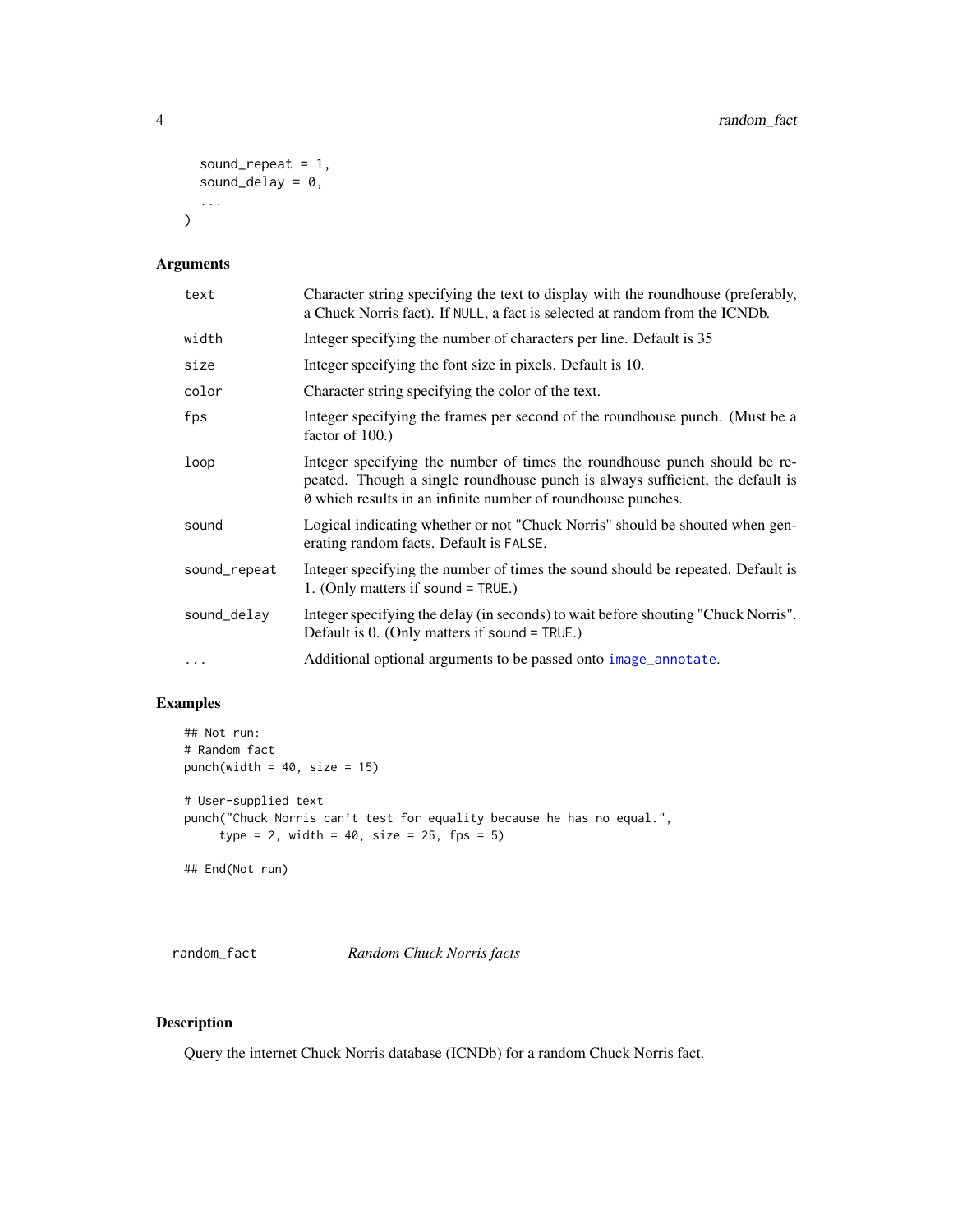<span id="page-4-0"></span>suggest\_new\_fact 5

#### Usage

```
random_fact(
 n = 1L,
  include = NULL,
 exclude = NULL,
 sound = FALSE,sound_repeat = 1
)
```
#### Arguments

| n            | Integer specifying the number of random facts to return. Default is 1.                                                                                                                                                |
|--------------|-----------------------------------------------------------------------------------------------------------------------------------------------------------------------------------------------------------------------|
| include      | Character string specifying the category of the joke. Default is NULL meaning<br>use all available categories in the query. The available categories can be viewed<br>using fetch_categories(). (Currently ignored.)  |
| exclude      | Character string specifying the categories to exclude. Default is NULL meaning<br>use all available categories in the query. The available categories can be viewed<br>using fetch_categories(). (Currently ignored.) |
| sound        | Logical indicating whether or not "Chuck Norris" should be shouted when gen-<br>erating random facts. Default is FALSE.                                                                                               |
| sound_repeat | Integer specifying the number of times the sound should be repeated. Default is<br>1. (Only matters if sound $=$ TRUE.)                                                                                               |

#### Value

An object of class "random\_fact"; essentially a character vector.

#### Examples

```
## Not run:
# Generate a random fact
random_fact()
# Generate multiple random facts
random_fact(3, sound = TRUE)
## End(Not run)
```
suggest\_new\_fact *Suggest new Chuck Norris facts*

#### Description

Have a new Chuck Norris fact you want added to the database? Use this function to open a new issue on roundhouse's GitHub page. If it's good, I'll be sure to include it in the next release!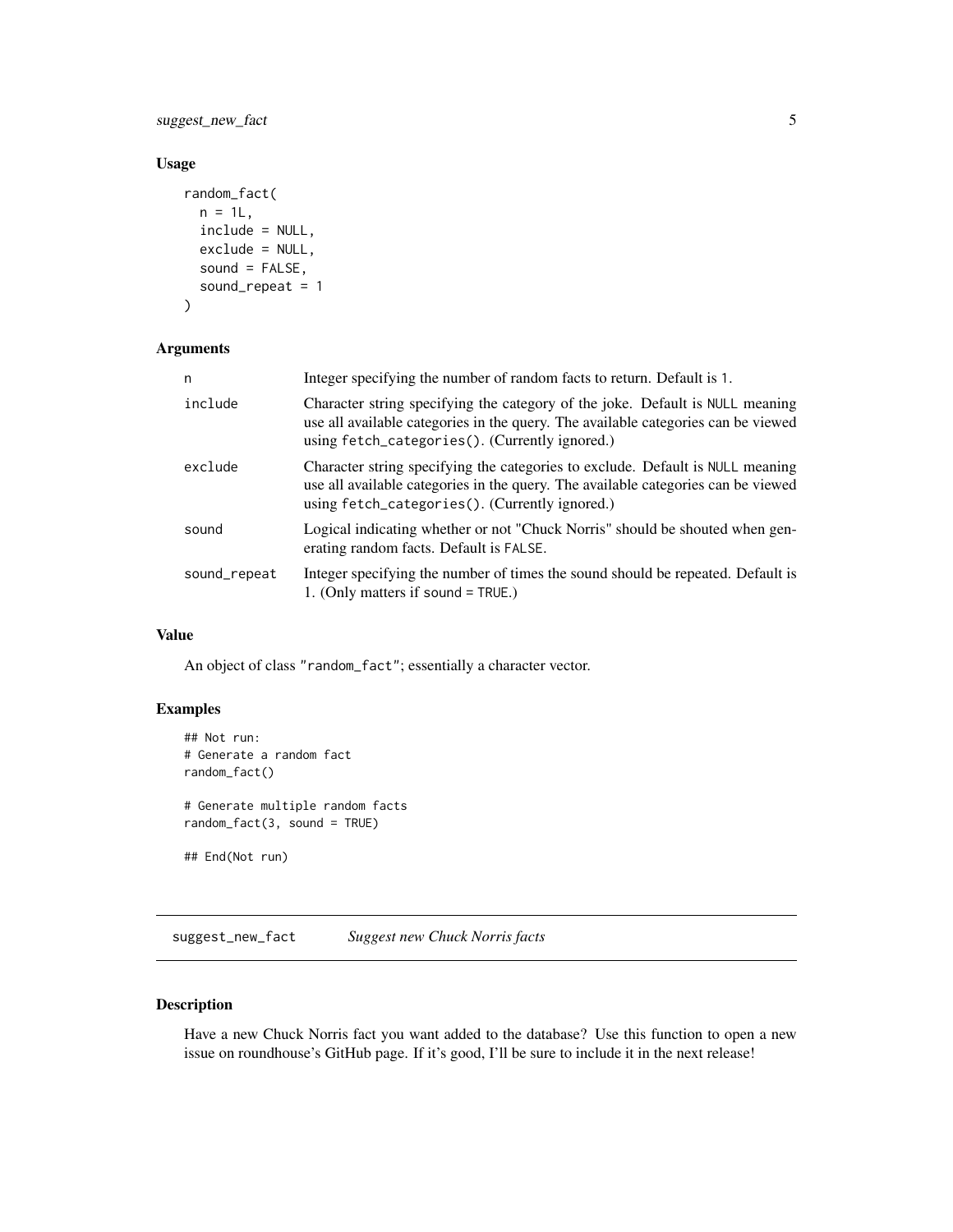#### Usage

suggest\_new\_fact(fact, user, password)

### Arguments

| fact     | Character string specifying a new Chuck Norris fact.                          |
|----------|-------------------------------------------------------------------------------|
| user     | Character string specifying a valid GitHub username.                          |
| password | Character string specifying a valid password associated with the above GitHub |
|          | username.                                                                     |